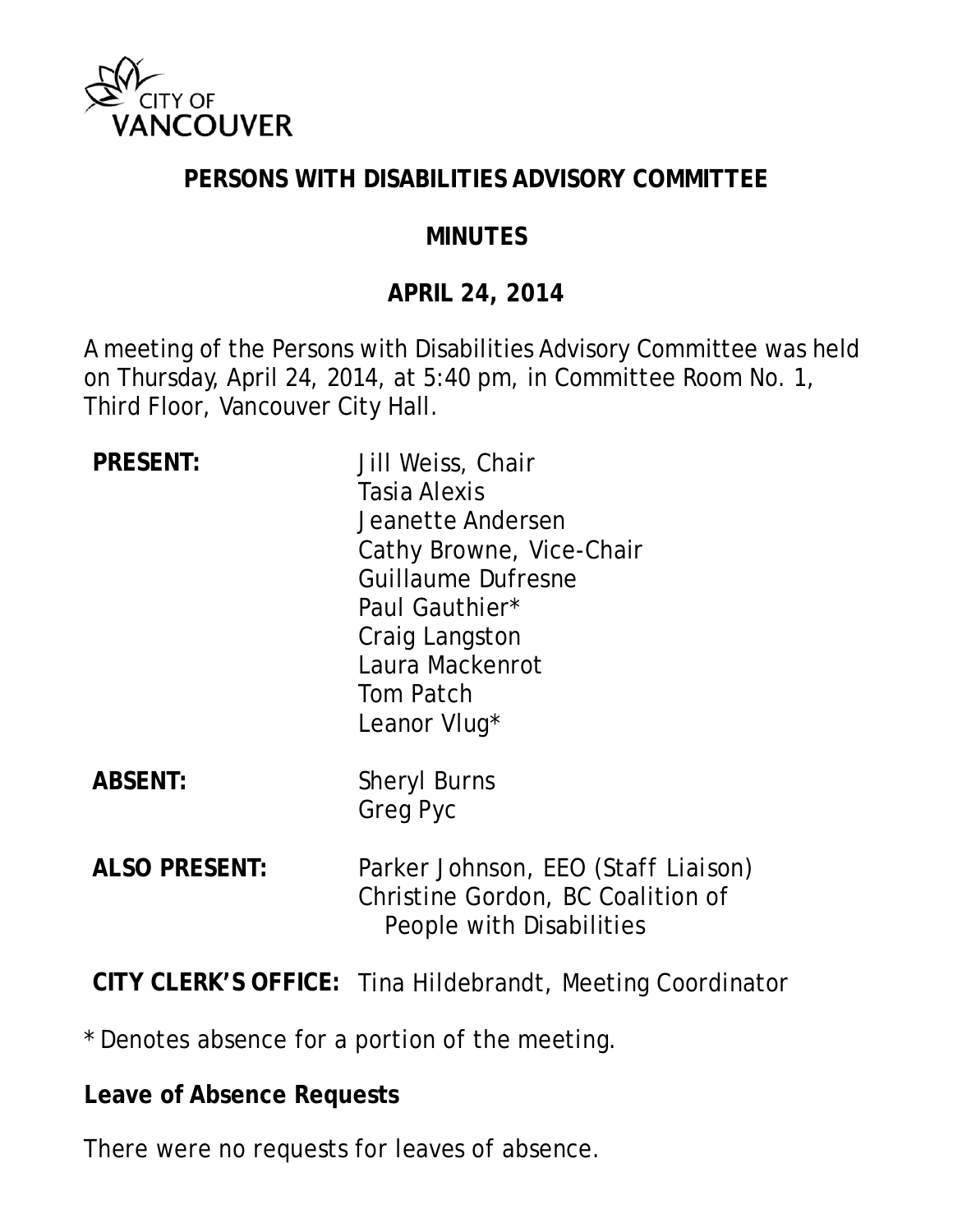# **Approval of Minutes**

MOVED by Laura Mackenrot SECONDED by Cathy Browne

> THAT the Persons with Disabilities Advisory Committee approve the minutes of the meeting held March 27, 2014, as circulated.

CARRIED UNANIMOUSLY (Leanor Vlug absent for the vote)

## **1. Update on meeting with BC Housing Vice President**

Tom Patch, along with Cathy Browne, Paul Gauthier, and Christine Gordon, BC Coalition of People with Disabilities, provided an update on a meeting with the Vice President, Asset Strategies and Development Services, BC Housing *(Meeting Notes on file)*, and responded to questions.

MOVED by Tom Patch SECONDED by Paul Gauthier

> THAT the Persons with Disabilities Advisory Committee approve the notes from the meeting with the Vice President, Asset Strategies and Development Services, BC Housing, as presented at its meeting on April 24, 2014.

## CARRIED UNANIMOUSLY

The Chair will draft a letter to the Vice President, Asset Strategies and Development Services, BC Housing, in response to his recent email, for the Committee's review.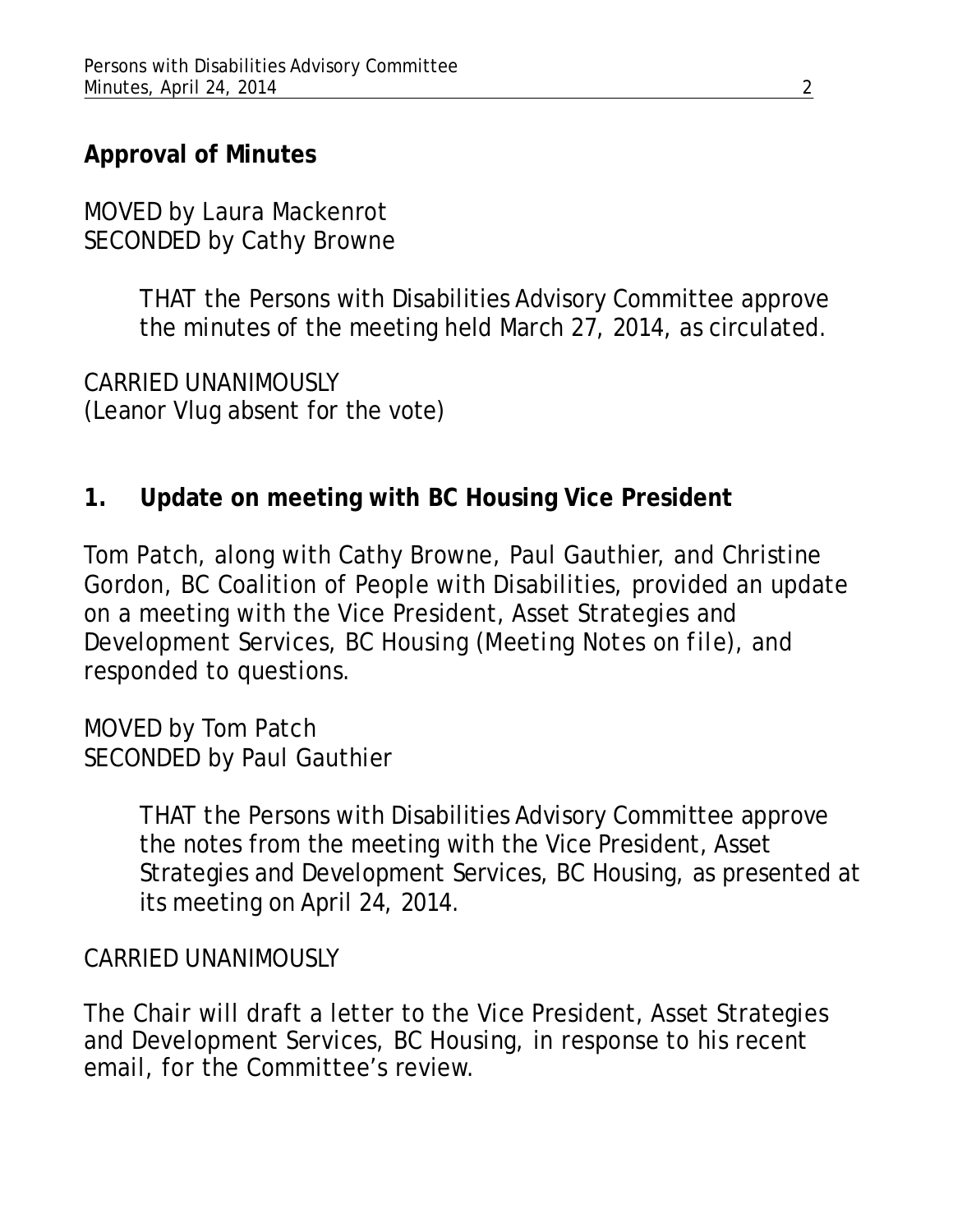# **2. Wheelchair accessible housing & subsidies in co-ops**

Thom Armstrong, Executive Director, Co-operative Housing Federation BC (CHF BC), provided an overview on Housing Co-ops and Accessibility in Vancouver.

Key issues identified:

- $\bullet$  Inadequate supply;
- Some accessible units occupied by persons who don't need accessibility features;
- Aging demographic increases need for accessible units;
- Co-ops losing subsidy:
	- 35-year agreements with CMHC end between now and 2020 with no successor programs;
	- affordability crisis looms for more than 3,500 low-income households.

In response to questions, Mr. Armstrong agreed to:

- Prepare an inventory of wheelchair accessible units in co-ops to include:
	- Specific accessibility features (Committee to provide list);
	- Number of persons using/not using wheelchairs in accessible units;
	- Number of accessible units with subsidy;
- Participate in a workshop with key stakeholders;
- Explore ways to ensure accessible units are occupied by persons with wheelchairs:
- Invite PWDAC to participate in educational sessions;
- Build accessibility into asset management.

In discussion, members agreed the workshop should take priority and be held soon. Mr. Armstrong suggested the Committee consider inviting Andy Broderick, Vice-President of Community Investment, VanCity.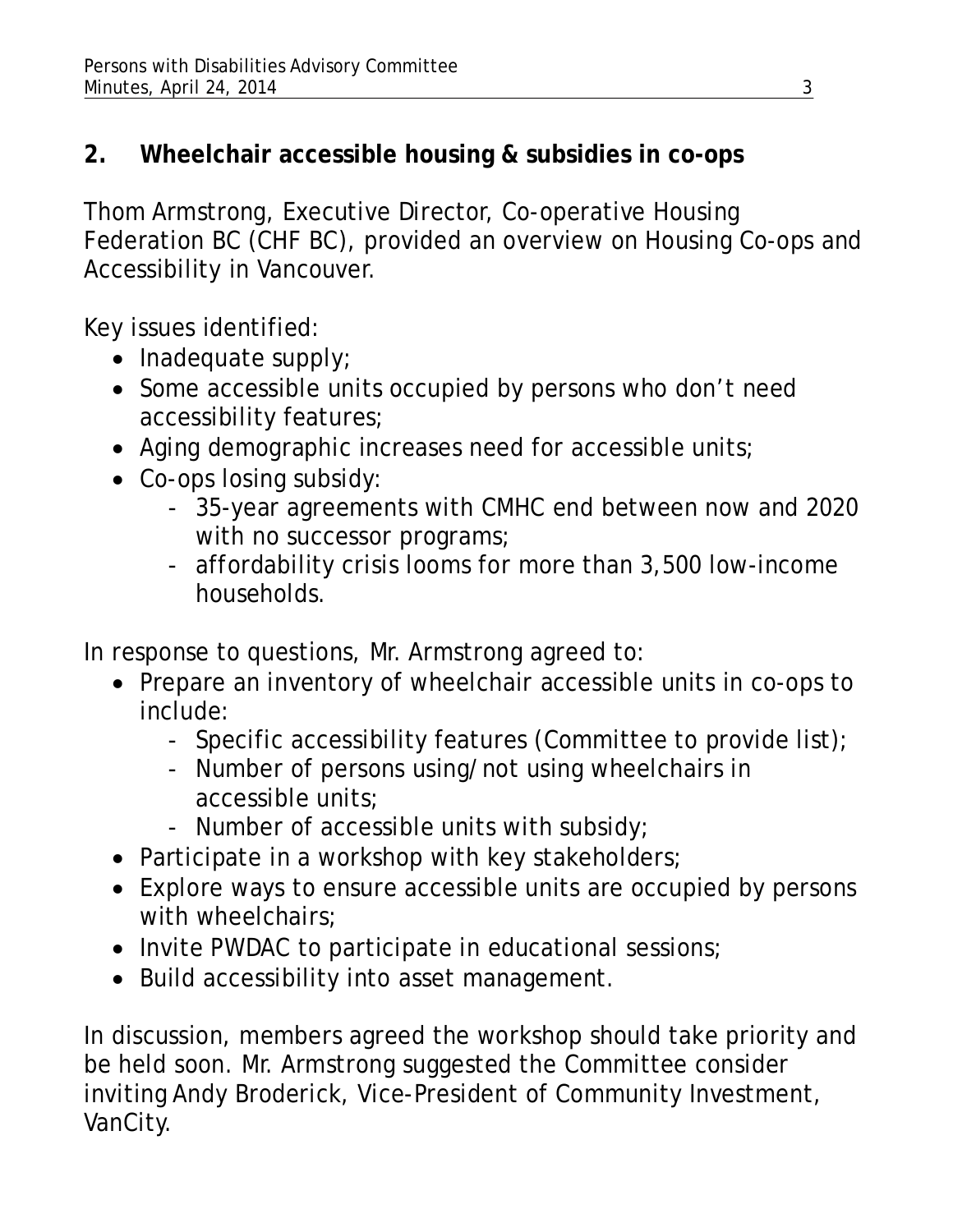Next steps identified:

- Designate a subcommittee to coordinate work on wheelchair accessible housing;
- Organize workshop as the highest priority;
- Develop a list of features for an inventory and provide to CHF BC;
- Provide CHF BC with accessibility suggestions for remodeling and for building new units;
- Define "wheelchair accessible housing";
- Prepare documentation of affordable, accessible housing need and projections;
- Consult with other civic disability committees in BC.

Later steps include:

- Discuss issue with provincial government, including possible meeting with Rich Coleman, Minister Responsible for Housing;
- Form a coalition of groups concerned with the crises.

MOVED by Paul Gauthier SECONDED by Jeanette Andersen

> THAT the Persons with Disabilities Advisory Committee establish a subcommittee to address the affordable, accessible housing crisis, with the following members: Tasia Alexis, Cathy Browne, Guillaume Dufresne, Paul Gauthier, Tom Patch, Jill Weiss, and Christine Gordon (Coalition of People with Disabilities).

# CARRIED UNANIMOUSLY

The Committee also reviewed more detailed notes from its discussion on March 27, 2014, regarding the wheelchair accessible housing crises *(on file)*.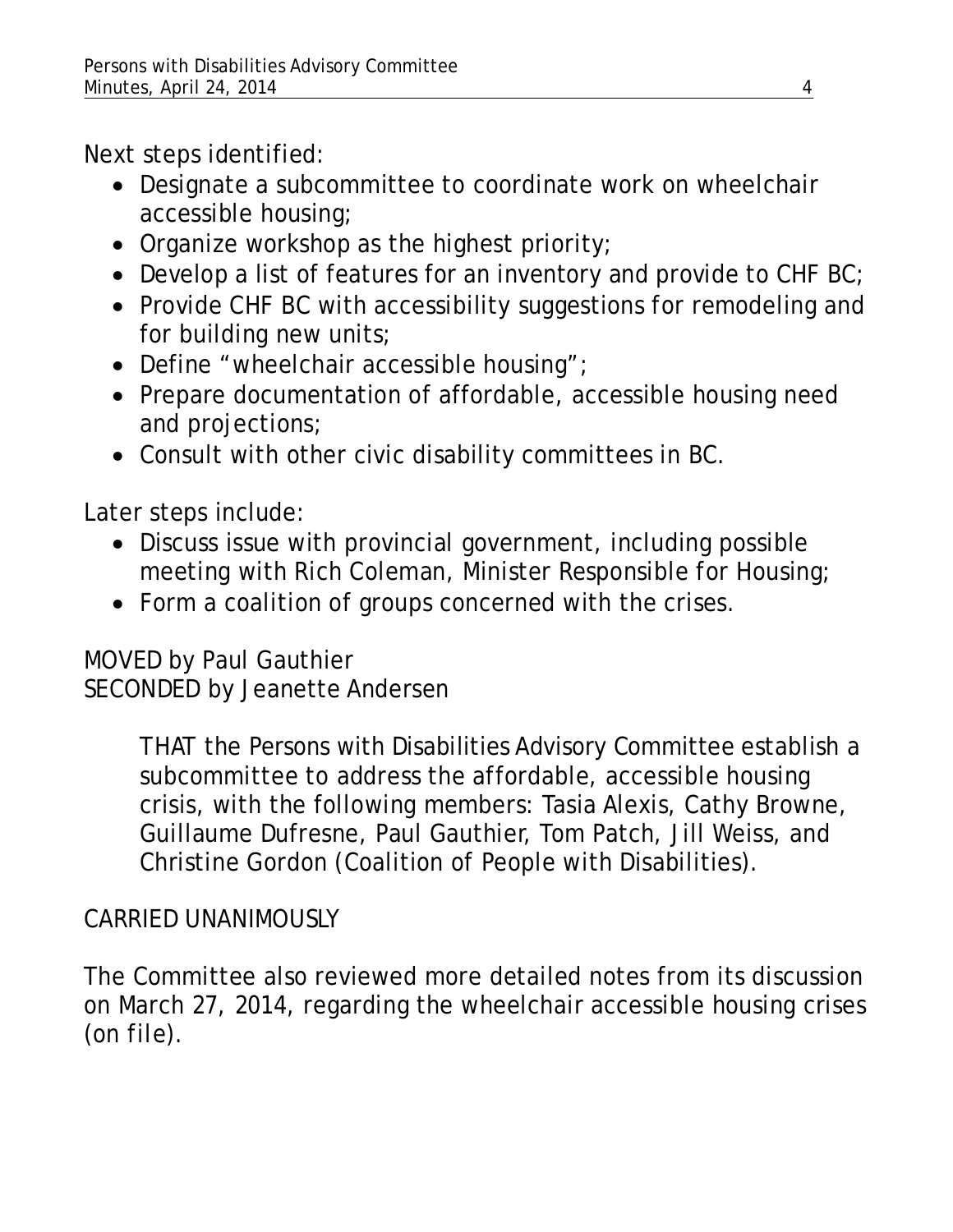MOVED by Cathy Browne SECONDED by Laura Mackenrot

> THAT the Persons with Disabilities Advisory Committee approve the detailed notes on the wheelchair accessible housing crises, as presented at its meeting on April 24, 2014.

CARRIED UNANIMOUSLY

**3. Approval of White Paper submission** 

MOVED by Laura Mackenrot SECONDED by Tasia Alexis

> THAT the Persons with Disabilities Advisory Committee approve the Submission to the White Paper Consultation dated March 2014.

CARRIED UNANIMOUSLY

## **4. Decision about uploading previous transportation submissions**

The Chair sought the Committee's approval to upload two transportation-related documents which were approved in the previous term but relate to the current Committee's work plan *(documents on file)*.

MOVED by Laura Mackenrot SECONDED by Cathy Browne

> THAT the Persons with Disabilities Advisory Committee agrees that the following transportation-related documents, approved in the previous term, are relevant to the existing Committee's work plan;

> FURTHER THAT the Committee requests that these transportationrelated documents be uploaded to the Committee's webpage: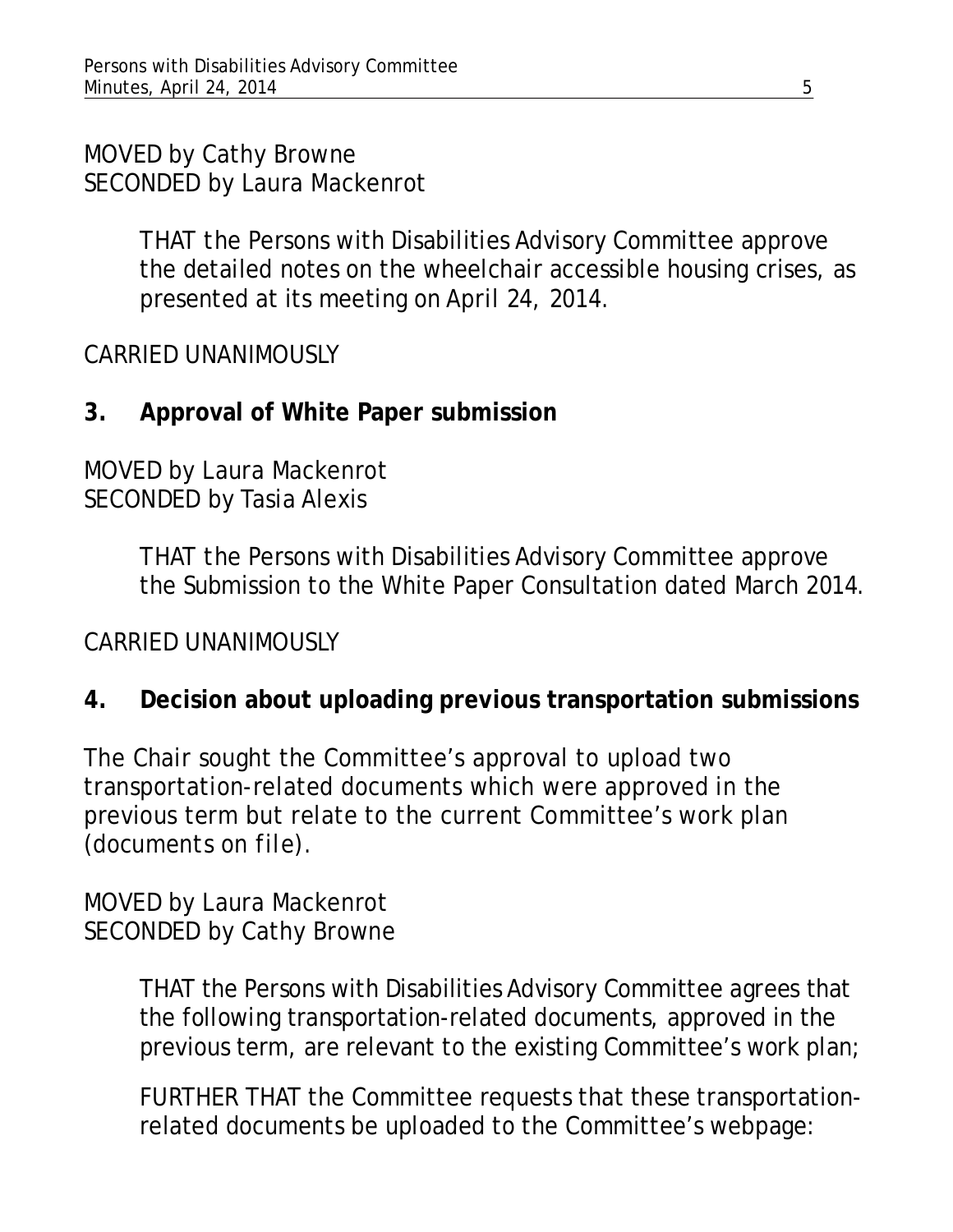- Submission to the Passenger Transportation Board on Accessible Transportation in British Columbia (April 18, 2011);
- Issues and Concerns about the TransLink Report: *"Moving Forward: Improving Metro Vancouver's Transportation Network"* (October 4, 2011).

CARRIED UNANIMOUSLY

- **5. New Business**
- **a) TransLink HandyDART**

The Chair reported on a recent discussion with Merrilee Ashworth, Manager, Business Development and Contract Services, TransLink, regarding TransLink's planned improvements in HandyDART, noting that one in nine non-subscription ride requests is currently denied, and responded to questions.

**b) Downtown Bus Service Review** 

MOVED by Tasia Alexis SECONDED by Laura Mackenrot

> THAT the Persons with Disabilities Advisory Committee authorize Laura Mackenrot and Cathy Browne to prepare a letter to the City's Transportation Plan team regarding accessibility of the Downtown Bus Service Plan and clearly direct staff to forward the letter to TransLink;

> FURTHER THAT the draft letter be reviewed and approved by the Committee by email.

CARRIED UNANIMOUSLY (Paul Gauthier absent for the vote)